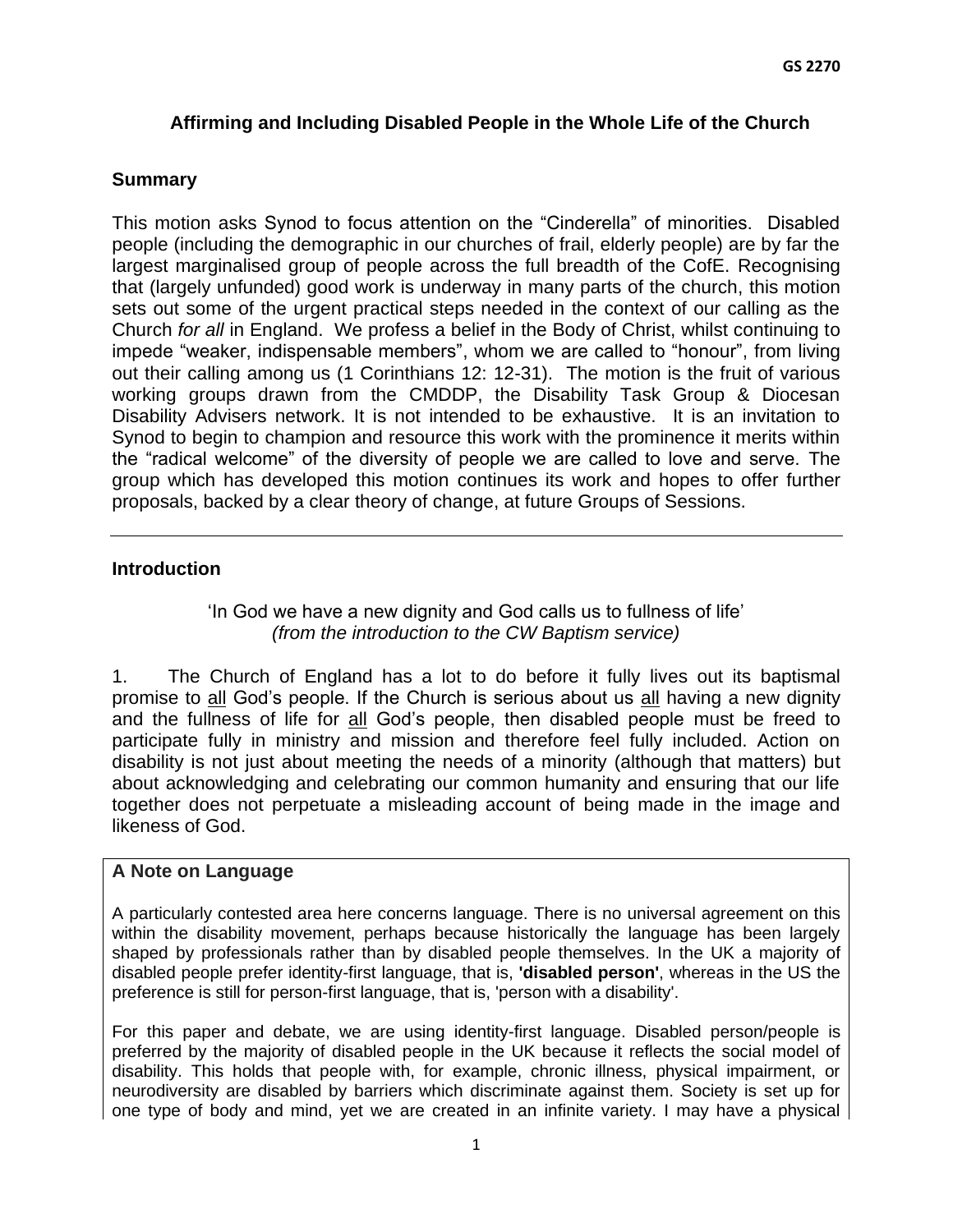impairment, but it is society's physical, cultural, or attitudinal barriers which disable me, denying me the same access or opportunity as others.

For example, if someone with mobility issues is invited to a meeting but the only access is via stairs, that person has been disabled. They become disabled by the immediate physical barrier but also because of the decision on location. But if the meeting is held on the ground floor, they are not disabled for they can access the meeting as well as everyone else. They have a physical impairment but can take part on an equal basis.

A more detailed explanation of the Social model can be found on the Inclusion London website: [https://www.inclusionlondon.org.uk/disability-in-london/social-model/the-social-model-of](https://www.inclusionlondon.org.uk/disability-in-london/social-model/the-social-model-of-disability-and-the-cultural-model-of-deafness/)[disability-and-the-cultural-model-of-deafness/](https://www.inclusionlondon.org.uk/disability-in-london/social-model/the-social-model-of-disability-and-the-cultural-model-of-deafness/) 

Some nonetheless prefer 'person first' language, because it affirms the person ahead of their physical or mental health, diversity, or impairment. The challenge here is that a person's physical or mental state becomes an individual issue, the person deviating from a perception of normality, and disability may be conflated with inability. The person may be regarded as 'less than' rather than an equal part of God's diverse creation

For these reasons we adopt a social model of disability, and the language of 'disabled people'.

### **The Synod Motion**

2. The motion before Synod does not pretend to be a comprehensive strategy. It is the first fruit of an ongoing conversation: we seek to begin with simple and achievable moves to bring about real, embedded, not just symbolic, change. Small, humble steps may change culture faster than sweeping declarations which may add burdens, stifle momentum or cannot be resourced. Our work will continue, and we will return to Synod with further, perhaps bolder, measures when we are confident that they will be effective

#### **What this motion does – and does not – seek to achieve**

3. It is unrealistic to believe that culture change within a complex institution like the church can be achieved in one giant step. Without a clear understanding of how change happens, disappointment and frustration are likely to follow. Our primary purpose is to start a ball rolling. Further proposals will be brought to the Business Committee when we know more about how targeted changes can shift wider culture. This approach is not because we lack vision – far from it! – but because articulating a vision is not enough.

4. So, we ask that Synod members do not treat this initial motion as a Christmas tree on which to hang every hoped-for development. We will of course consider any amendment on its merits, but we will resist amendments that are not accompanied by a convincing account of how they will bring about measurable change. We look forward to hearing and responding to all the ideas and comments that emerge and hope that this debate will indeed be a springboard towards a greater engagement by the church.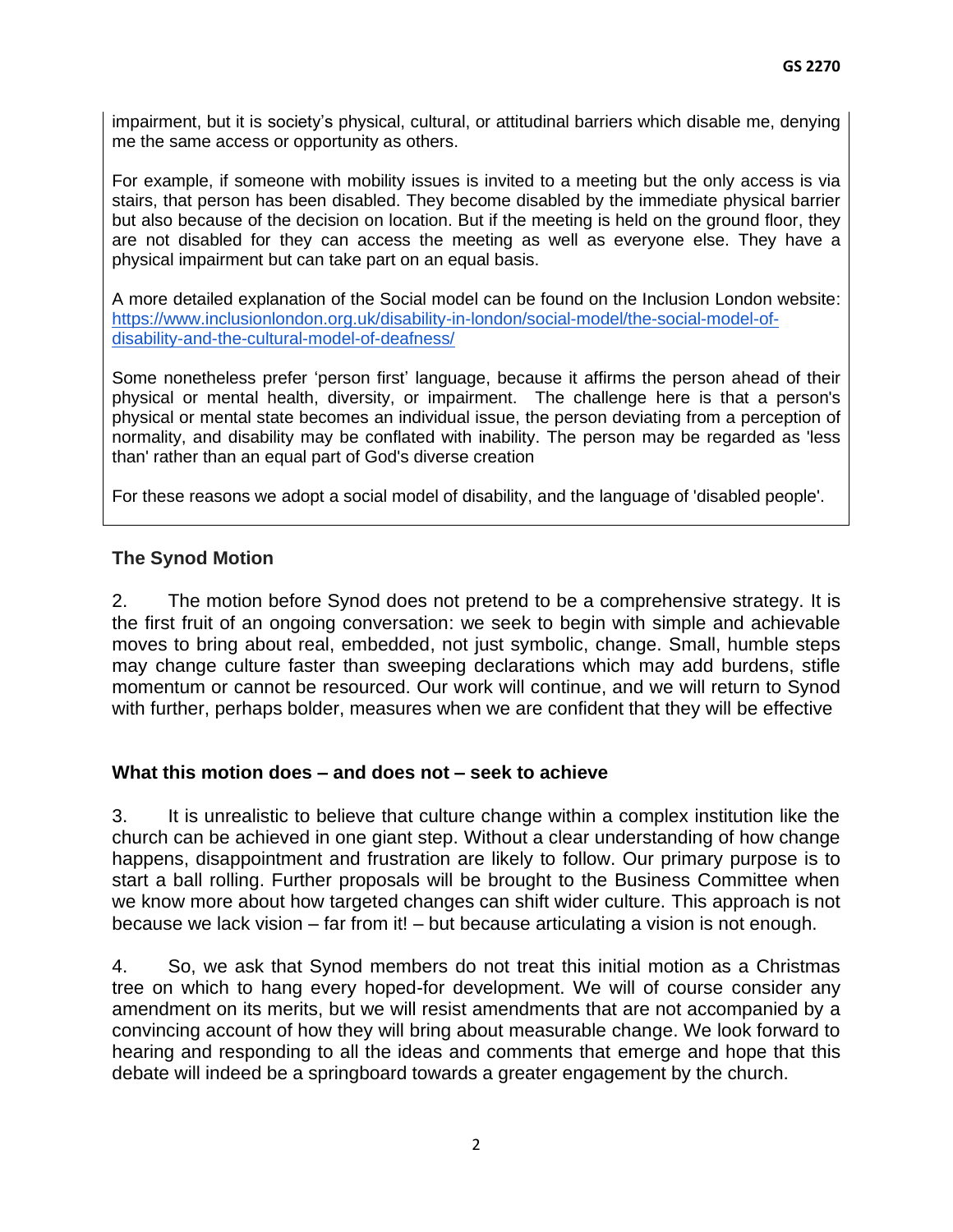# **A Theory of Change**

5. This motion comes from a group of members of the Disability Task Group, a subset of the Committee for Ministry among Deaf and Disabled People chaired by the Bishop of Bedford. Following the retirement of the former National Disability Advisor, Dr Roy McCloughry, we recognised that simply reappointing to a part time post (even if resources had been available) would risk ticking a box called "disability issues" without addressing the limited power of a national advisor to drive change across a diffuse institution like the Church of England, which often resists top-down directives.

6. Although we began by lamenting the lack of resources, we found that the first and most imaginative measures we came up with were not expensive. This convinced us that we should start by analysing how every proposal would, in practice, make things different, rather than by assuming that change followed inevitably from the allocation of money. To be sure, as ideas and proposals develop, resources will be needed. But we believe that budgets should follow from a theory of change and not become the theory itself.

7. So, for every proposal, we asked: what sort of change will this measure promote? Is it aiming to change things for a specific constituency or to affect everyone? Will these proposals have an impact, given what we know about how the church works? Are they likely to be cost-effective? Are we seeking quick wins or the long haul – or both?

8. We have kept in mind how many could be affected by this work. As recently as October-December 2020 government data revealed that 8.4 million people of working age (16-64) reported that they were disabled, which is 20% of the working age population<sup>1</sup>. And the pandemic has left more than 2 million people in the UK with Long Covid.

# **The Motion**

9. Why are we bringing these specific proposals to Synod at this time?

10. It is important to show that fresh thinking is already happening – and disabled people are leading the way. We celebrate the work already happening locally. For over 10 years an annual conference on disability and theology, run by disabled people for disabled people and hosted by St Martin in the Fields, has been resourcing disabled people to participate in the mission and ministry of the church. There is a growing number of disabled-led online communities engaging positively with the church, for example, *You Belong, Disability & Jesus*, the work of *WAVE* at St James' Muswell Hill, and the *Disability Advisory Group* at St Martin in the Fields, resonating far beyond their

<sup>1</sup> https://researchbriefings.files.parliament.uk/documents/CBP-7540/CBP-7540.pdf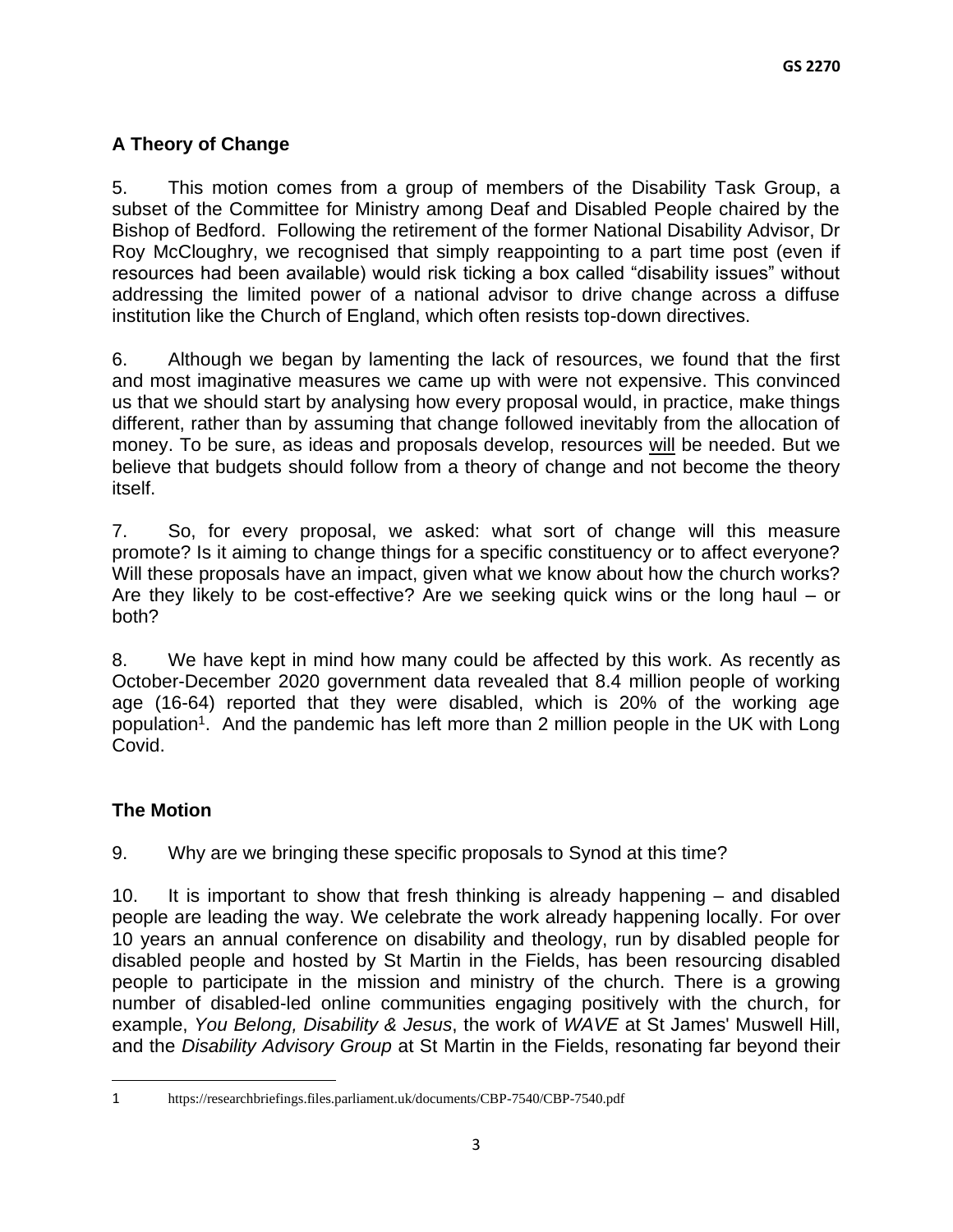buildings. This ground-breaking work is primarily done by unpaid disabled lay people. There is a sense of the Holy Spirit at work, calling for justice; modelling inclusion.

11. Each clause of the motion has been framed to reflect steps which we have gone into in depth and offer to Synod as likely to be effective, worthwhile, and achievable. To reiterate, this motion is the beginning of a process, not its culmination.

### *Rubrics*

12. We start with something simple that we believe will make a clear statement of inclusion for disabled people. Many worship leaders habitually add appropriate words to indicate that particular postures are not compulsory, recognising that not can conform. But whilst the rubrics remain in place, an impression is given that those who cannot follow them are not participating fully. That is not an impression that the church actively intends to give. There is no suggestion here of imposing new liturgical stances on anyone – rather, we invite parishes and congregations to decide how to approach these questions inclusively, hoping that this will lead to thoughtful consideration of how everyone is enabled to participate. We have discussed this proposal with the staff of the Liturgical Commission, and they foresee no difficulty if Synod accepts this clause.

### *Data*

13. It is a sad fact today that if you are not counted, you are often not acknowledged or missed. Moreover, it is important to be able to measure change if resources are to be deployed effectively – a matter of accountability and stewardship – and a base line must be established first. At present, we know little about the number who self-identify as disabled within the church, and this clause is a first step toward establishing a base line from which change toward greater inclusion and participation can be evaluated.

14. No data set is ever going to be fully comprehensive. No one is obliged to answer questions about disability, and a relatively high proportion who "prefer not to say" may be expected at first. As the major reason for people not wishing to disclose is that they believe that it will lead to discrimination, we will know that the church is safer and more welcoming for disabled people when more people are comfortable in self disclosing.

15. We propose to start by gathering data on clergy. Of course, disabled lay people matter just as much, but (a) the constituency is less well defined, making the collection of reliable data more challenging and (b) encouraging clergy to overcome reluctance to share information means their leadership will encourage lay people to respond. We anticipate that regularly seeking data about disabled people in ministry will gradually make the data set more authoritative as responding becomes more acceptable. This will take time, which makes starting as soon as possible even more pressing.

16. It is clear that some new resource will be necessary if this clause is to be acted upon. If Synod passes this motion, we shall incorporate this work, properly costed, in a bid for some of the Triennium Funding already earmarked for work on inclusion and diversity.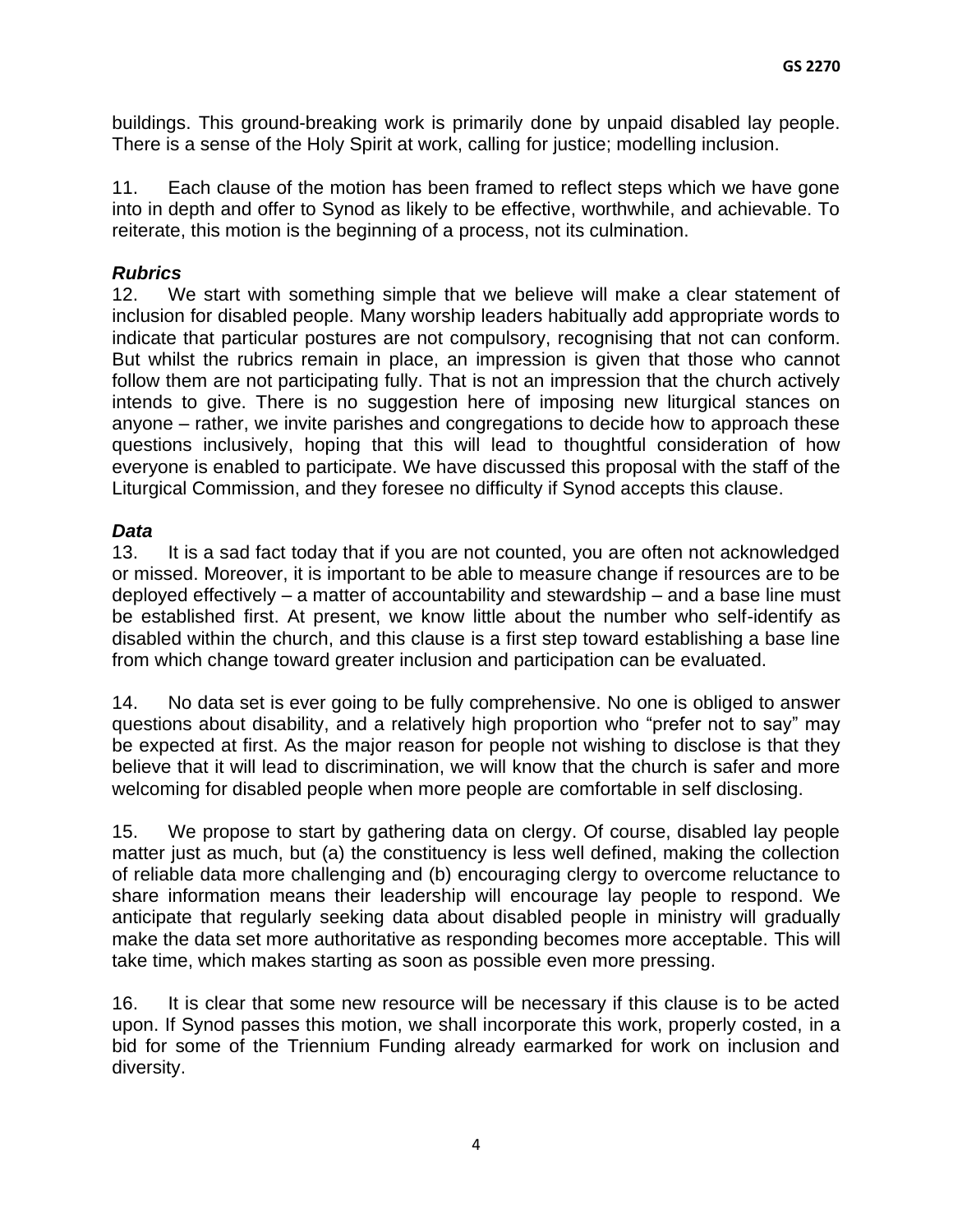### *Diocesan Advisory Committees*

17. It is too simple to say that heritage issues trump accessibility for the CofE's many thousands of buildings. Many examples show what can be done to improve accessibility and participation, even in the most historically significant buildings. But the experience, expertise and imagination to make such changes happen is not always available. We want to ensure that disabled people's voices are heard in the places where plans and decisions are made. This clause is intended to generate that shift of thinking.

18. We do not believe that this decision can be left to each DAC. They face many demands, and the perspective of disabled people could easily drift down the agenda. So, we propose that legislation is brought before Synod to amend the Ecclesiastical Jurisdiction and Care of Churches Measure 2018 so that every DAC includes at least one suitably experienced disabled person. Questions of accessibility would not then be decided without reference to those affected. Disabled people's concerns should cease to be a "category", discussed only when others have noticed the need, and that questions of access and participation become, potentially, part of every discussion. This clause has been discussed with the Legal Office who see no legal objections to taking it forward.

### *Diocesan Disability Advisers*

19. A significant part of the former National Disability Advisor's work was individual casework where greater local knowledge would have enabled more effective responses. Yet, the volume of case work exceeded the time a lone national advisor had to offer. We believe that strengthening the network of Diocesan Disability Advisers is likely to be more effective in achieving grass roots change than reappointing a national advisor.

20. We know how difficult it was for the church to respond positively to the recommendation in *From Lament to Action* that every diocese should have a racial justice adviser, and we want to avoid similar problems. We recognise that Synod cannot dictate budget priorities for individual dioceses and that resources are tight at every level. Therefore, this clause does not make immediate demands on every diocesan budget or ask that dioceses respond in identical ways. Instead, we commend a collective approach to dioceses and hope that it will help make difficult budget choices easier to address.

21. Some dioceses already have Disability Advisers doing a fantastic job. But appointments are patchy across the country, resulting in areas where advice for parishes, or for disabled people, is effectively non-existent. Whilst many Disability Advisers are volunteers, there is a strong case that they have more traction if the post is renumerated, bringing greater accountability, and freeing the adviser to contribute to strategic thinking rather than having to fit the role around a primary post.

22. So, in the spirit of *Transforming Effectiveness*, we encourage dioceses to consider together how provision for Disability Advice can be offered across a cluster of dioceses or possibly a region. It might well start with discussion in bishops' regional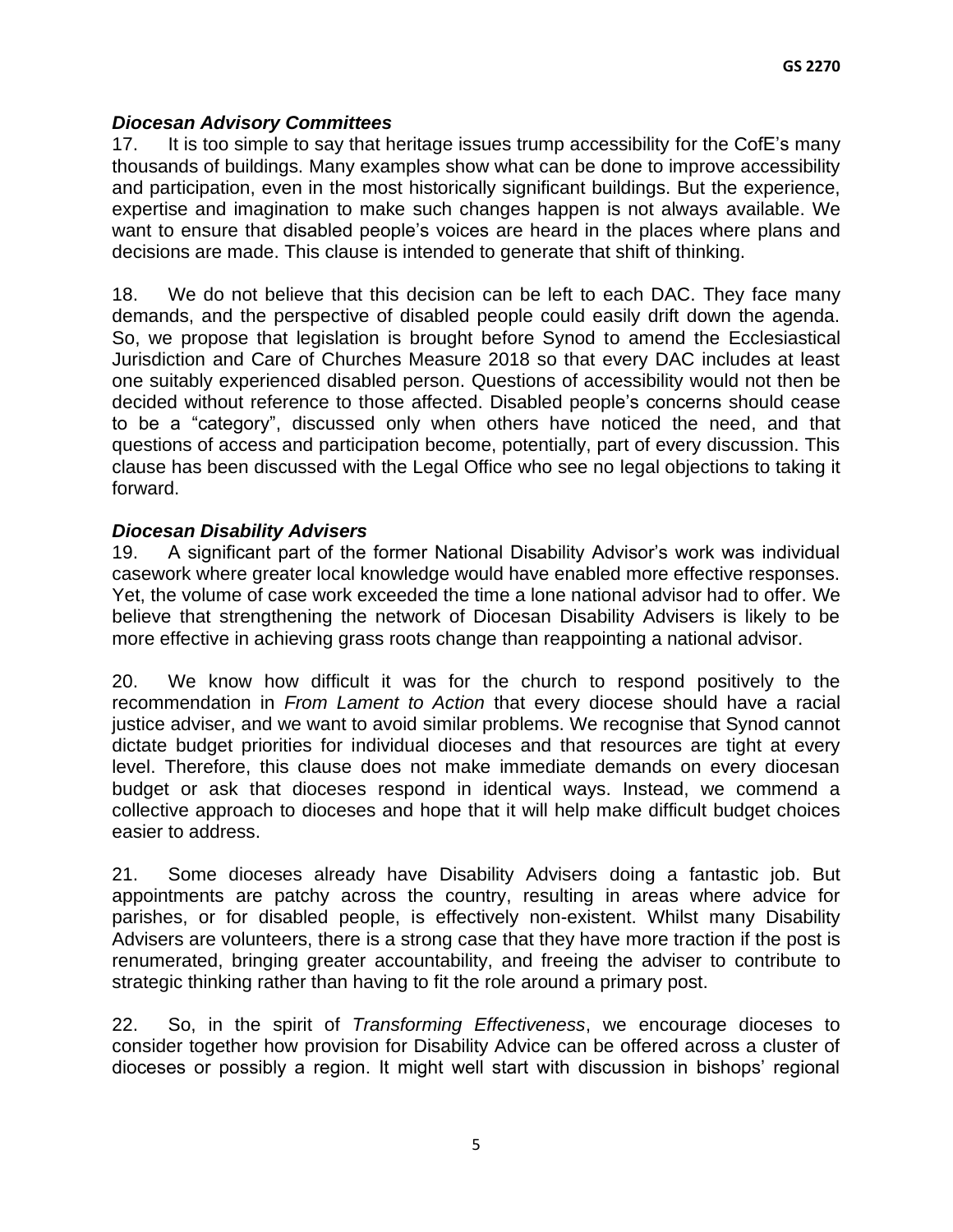meetings or between Diocesan Secretaries. It is a proposal to think outside the conventional box.

23. We intend to monitor developments on this front; where there are imaginative responses in one area, we will promote them to others and, if necessary, we shall think again and consider different proposals if this approach fails to initiate action.

## **Thinking Theologically**

24. Much good work has been done on the concept of disability in Christian theology.<sup>2</sup> Our work leading up to this debate has been framed within a clear theological context.

25. If we manufacture a supposed "norm", defining full humanity in terms of autonomy and a certain set of abilities and capacities, and treat everyone who differs from this norm as somehow deficient, we deceive ourselves and the truth is not in us. Autonomy is one aspect of life for most of us, but it is overshadowed by the shared reality of dependency. The window of so-called independence is very small, for in infancy we are entirely dependent upon others and, for most of us, dependency returns with advancing years.

26. The culmination of our salvation is realised in the figure of a human being, profoundly disabled by the actions of others, hung on a cross, unable to move, barely able to speak, denied of both physical and mental agency. That image is central to our understanding of the Incarnate God. The Incarnation is not static but a narrative from conception to ascension, with the marks of the risen body sharing in the whole narrative of life and death. So, this debate and motion are about an approach to being the Body of Christ which reveals the nature we all share and helps all to witness to the incarnate, constrained, liberated, and disabled, God-in-Christ in the world. The Covid 19 pandemic has drawn attention to our dependence on one another, something that disabled people have embodied and have thus shared with the wider church in its time of crisis.

27. It follows that a world developed and maintained for the benefit of majorities falls short of capturing a full and theological anthropology. Dan Goodley, Professor of Disability Studies at Sheffield University, in his recent book *'Disability and Other Human Questions',* considers that dependency is a vital component of being human.<sup>3</sup> Dependency is not a characteristic of "other people", it is a truth about us all – but we have problematised certain kinds of dependency and overlooked or denied others.

<sup>2</sup> For example, the works of John M. Hull, Nancy Eiesland, John Swinton, Amos Yong, Steve Mee, Frances Young and Sharon V. Betcher.

<sup>3</sup> Goodley, Dan. 2021. *Disability and Other Human Questions.* Bingley: Emerald Publishing Limited.